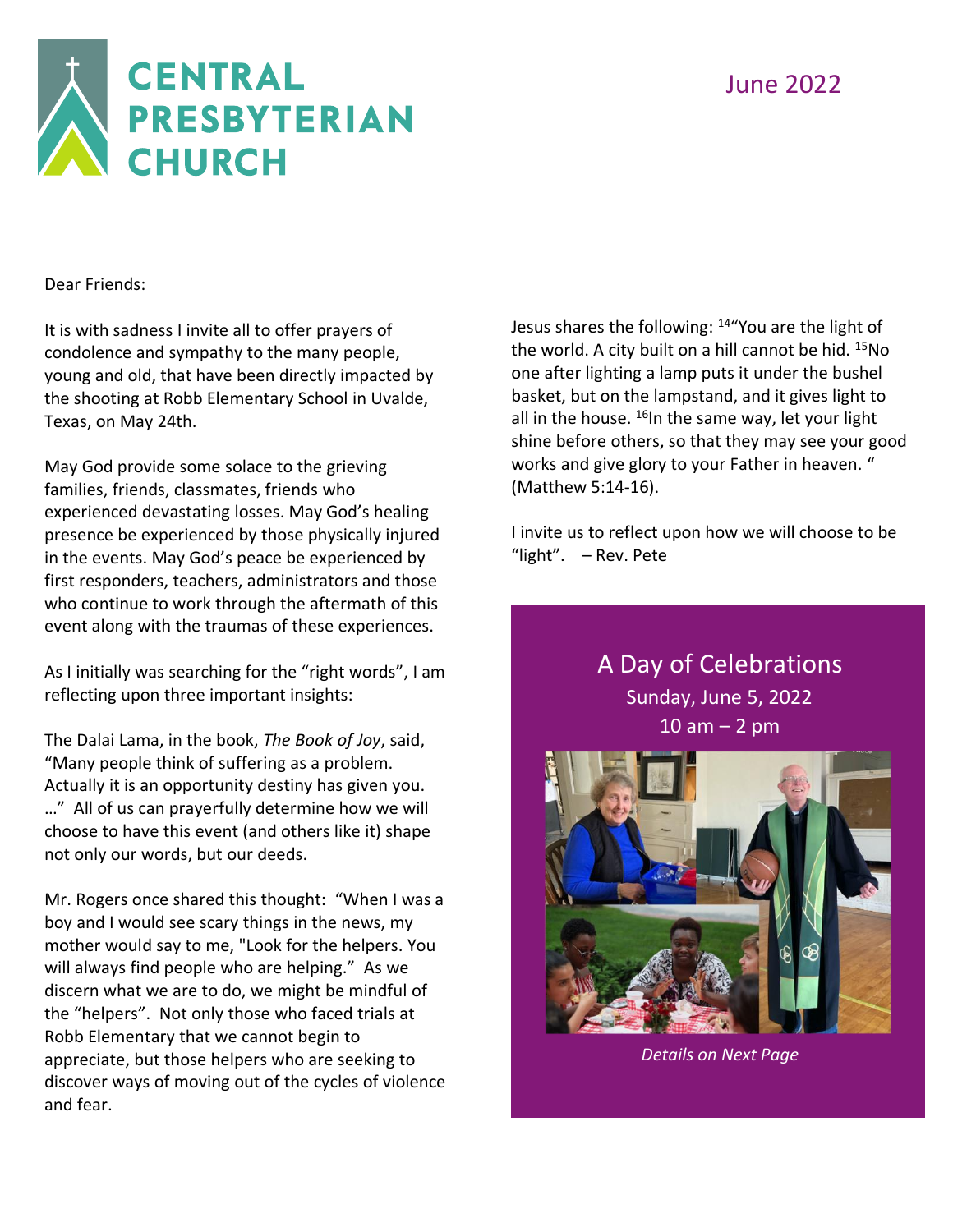



Sunday, June 5th  $10$  am  $-$  2 pm

During our 10 am worship service we will acknowledge our 2022 high school and college graduates and thank our Sunday school teachers.

11 am, immediately following the service, we will move outside for the festive Deacons' picnic. All are invited for an *al fresco* lunch hot off the grill.

> At 11:30 am we will take a moment to officially welcome Rev. Peter Wilkinson as our Interim Pastor.

To RSVP or sign up to bring a side dish for the picnic, contact Barry Kenstler via email at [kenstlers@verizon.net.](mailto:kenstlers@verizon.net) An in-person sign-up is also available in the church office.



THE IN-CHOIRER June 2022

Greetings! I hope you are getting ready for a relaxing and wonder-filled summer.

The music will go on at Central like it always does. The choir will go on a hiatus for a few weeks, but someone will be singing at Worship for most of the summer, be it soloists or the choir.

One difference will be that our pipe organ is going on a trip for some badly needed repairs. Specifically, the windsocks and regulators need work. Pipe organs need lots of air breathing into their pipes in order to make beautiful sound, and our conduits for getting the wind from the blowers to those pipes are a little long in the tooth, so our repair people in Pennsylvania will come and get the parts in need of fixing, take them back to their shop, repair them, and return them to us. This organ, as you know, is a fabulous and historic instrument, and it is in our best interest to keep it running for as long as we can, and this work will really help it perform to its best. It's being funded by... what else... the Piano/Organ Fund, which is for exactly this purpose! Services will probably not be in the Sanctuary, so you wouldn't be hearing the pipe organ anyway.

Other than that, the church marches on very effectively. Pete and I have forged a great working relationship, and the choir has been having as much fun as ever. Central is such a fabulous community.

I am privileged to work here, and I thank you all for your support and kind words.

Ed Alstrom, Director of Music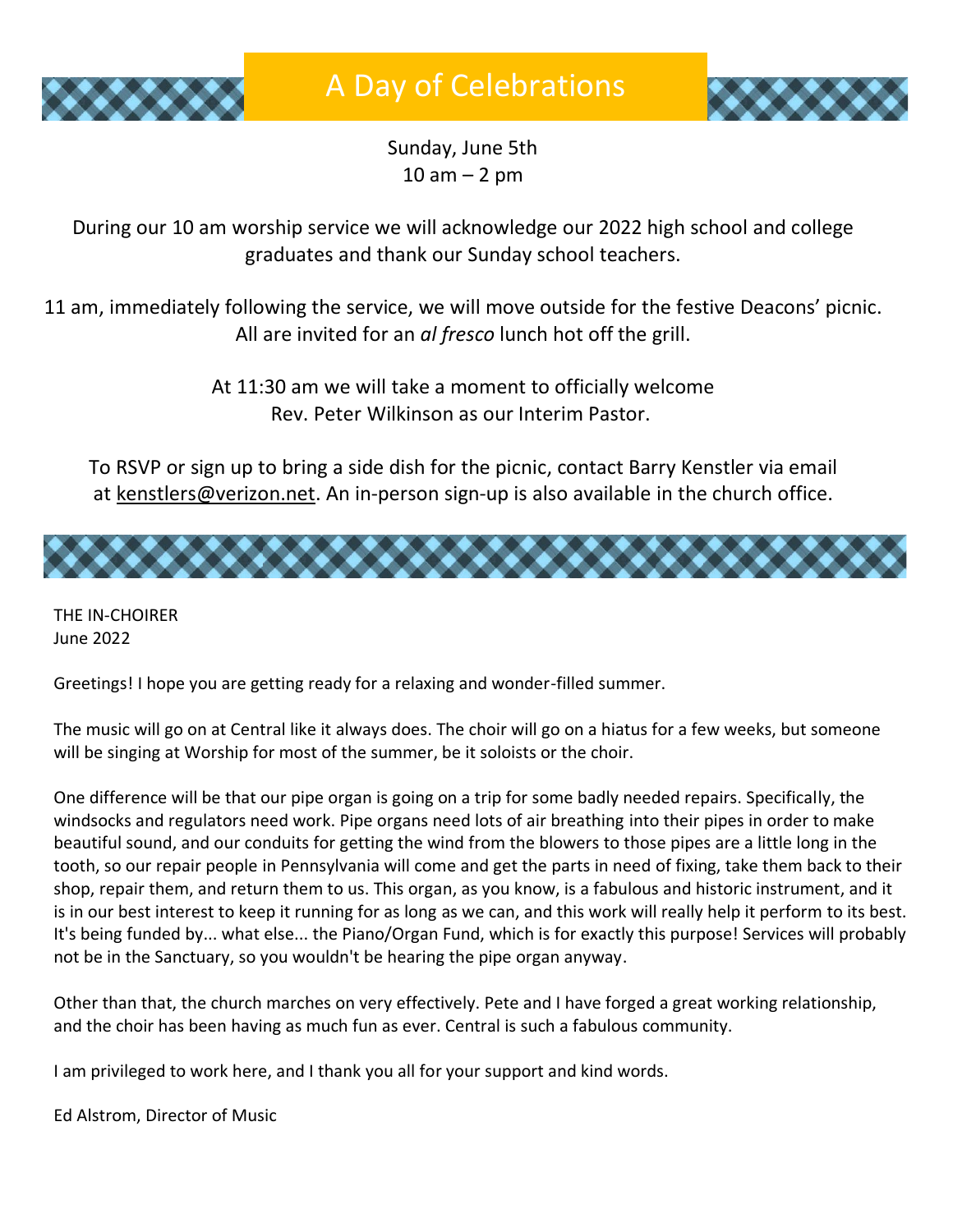### Faith & Fellowship



**SUNDAY** 

**SCHOOL** 



June 12 and 26th, 11:15 am – 1 pm

Based on your scheduling feedback we are updating this program time to midday so more youth can participate. All middle and high school youth are welcome. Program contact: Carolyn Buck – goulderbuck@verizon.net

#### SUNDAY SCHOOL

Sundays after Time with Young Disciples (10:15 am) The last date is June 26<sup>th</sup> before a summer hiatus. Kindergarten through fifth graders are invited. Follow the volunteer leader to the Education Building. Sundays except Communion/1st Sundays. Program contact: Carolyn Buck – goulderbuck@verizon.net



#### COMMUNITY MOVEMENT PROJECT

Spring Session 2: April  $26<sup>th</sup>$  – June 7th, 2022 (7 classes) Tuesdays, 10-11 am Pilates/Barre Blend with Erin, in-person, in the Community Room. Suggested Donation: \$140 (\$20/class) Register and More Info: [www.communitymovementproject.org](http://www.communitymovementproject.org/)

# June Birthdays

- 3 Maggie Dancy
- 8 Ryan Dancy
- 9 Kevin O'Hare Jim Dodd
- 12 Cynthia Bennett Valerie Henry Mike Sneden
- 13 Ella Schestag
- 15 Frank Wood
- 17 Ryan Marone
- 21 Pat Dancy
- Lynn Selassie
- 24 Robel Hall
- 25 Rolda Mitchell Barry Kenstler
- 26 Graeme George Michael Norton
- 29 Natalie Arndt Marone
- 30 Eric Johansen Andrew White

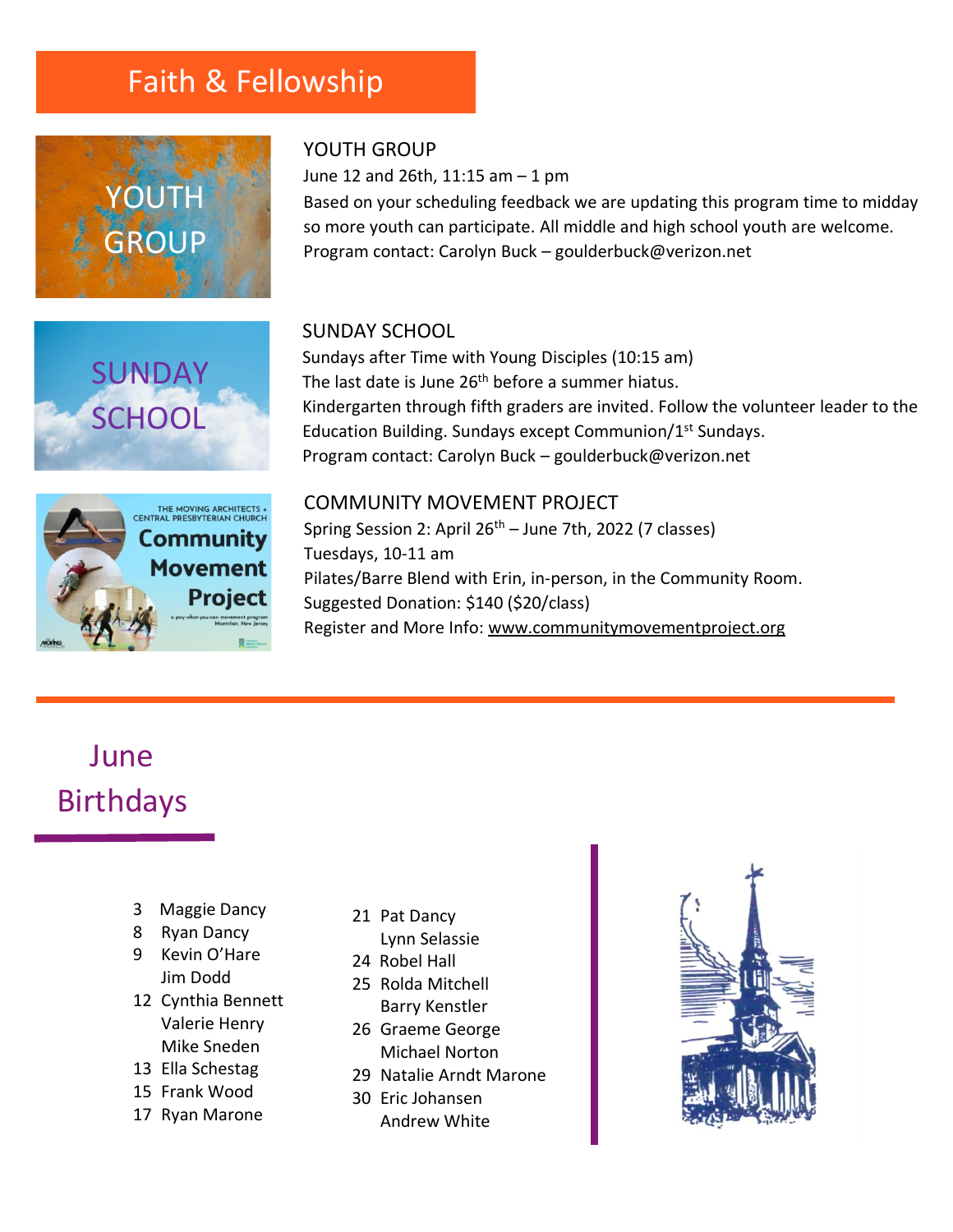# June 2022

| <b>Sunday</b>                                                                                                                                                                                    | <b>Monday</b>                                  | <b>Tuesday</b>                                                                                                                        | <b>Wednesday</b>                                                       | <b>Thursday</b>                                                      | <b>Friday</b> | <b>Saturday</b>                                   |
|--------------------------------------------------------------------------------------------------------------------------------------------------------------------------------------------------|------------------------------------------------|---------------------------------------------------------------------------------------------------------------------------------------|------------------------------------------------------------------------|----------------------------------------------------------------------|---------------|---------------------------------------------------|
|                                                                                                                                                                                                  |                                                |                                                                                                                                       | $\overline{\mathbf{1}}$<br>7:30pm<br>Personnel<br>Committee<br>meeting | 2<br>7:00pm -<br>9:00pm AA<br>7:30pm Choir<br>Rehearsal              | 3             | 4<br>11:00am<br>Howard<br>Finney, III<br>Memorial |
| 5<br>$ 10:00 \text{ am} - 2:00 \text{ pm} $<br>A Day of Celebrations<br>10:00am Worship w/Lord's<br>Supper<br>6:30pm - 8:00pm AA                                                                 | 6<br>7:30pm<br>Comm./<br>Spiritual<br>Outreach | 7<br>10:00am -<br>11:00am All-<br><b>Building Meeting</b><br>10:00am -<br>11:00am CMP<br>6:00pm Christian<br>Ed. Committee<br>meeting | 8                                                                      | $\overline{9}$<br>7:00pm -<br>9:00pm AA<br>7:30pm Choir<br>Rehearsal | 10            | 11                                                |
| 12<br>10:00am Worship w/Sunday<br>School<br>$11:15$ am - 1:00pm Youth Group<br>6:30pm - 8:00pm AA                                                                                                | $\overline{13}$                                | 14<br>7:00pm Session<br>Meeting                                                                                                       | 15                                                                     | 16<br>7:00pm -<br>9:00pm AA                                          | 17            | 18                                                |
| 19<br>Father's Day<br>10:00am Worship w/Sunday<br>School<br>6:30pm - 8:00pm AA                                                                                                                   | 20                                             | 21<br>8:00pm Worship<br>Committee<br>meeting                                                                                          | 22<br>7:00pm<br>Deacons<br>∣meet                                       | 23<br>7:00pm -<br>9:00pm AA                                          | 24            | 25                                                |
| 26<br>Pam Osborne, Guest Pastor<br>Last day of Sunday school for<br>the summer<br>10:00am Worship<br>$ 11:15$ am - 1:00pm<br>Youth Group<br>6:30pm - 8:00pm AA<br>Rev. Wilkinson on Study Leave◆ | 27                                             | 28<br>5:00pm New<br>Jersey Vocal Arts<br>concert                                                                                      | 29                                                                     | 30<br>7:00pm -<br>9:00pm AA                                          |               | <b>Study leave</b><br>concludes 7/5               |